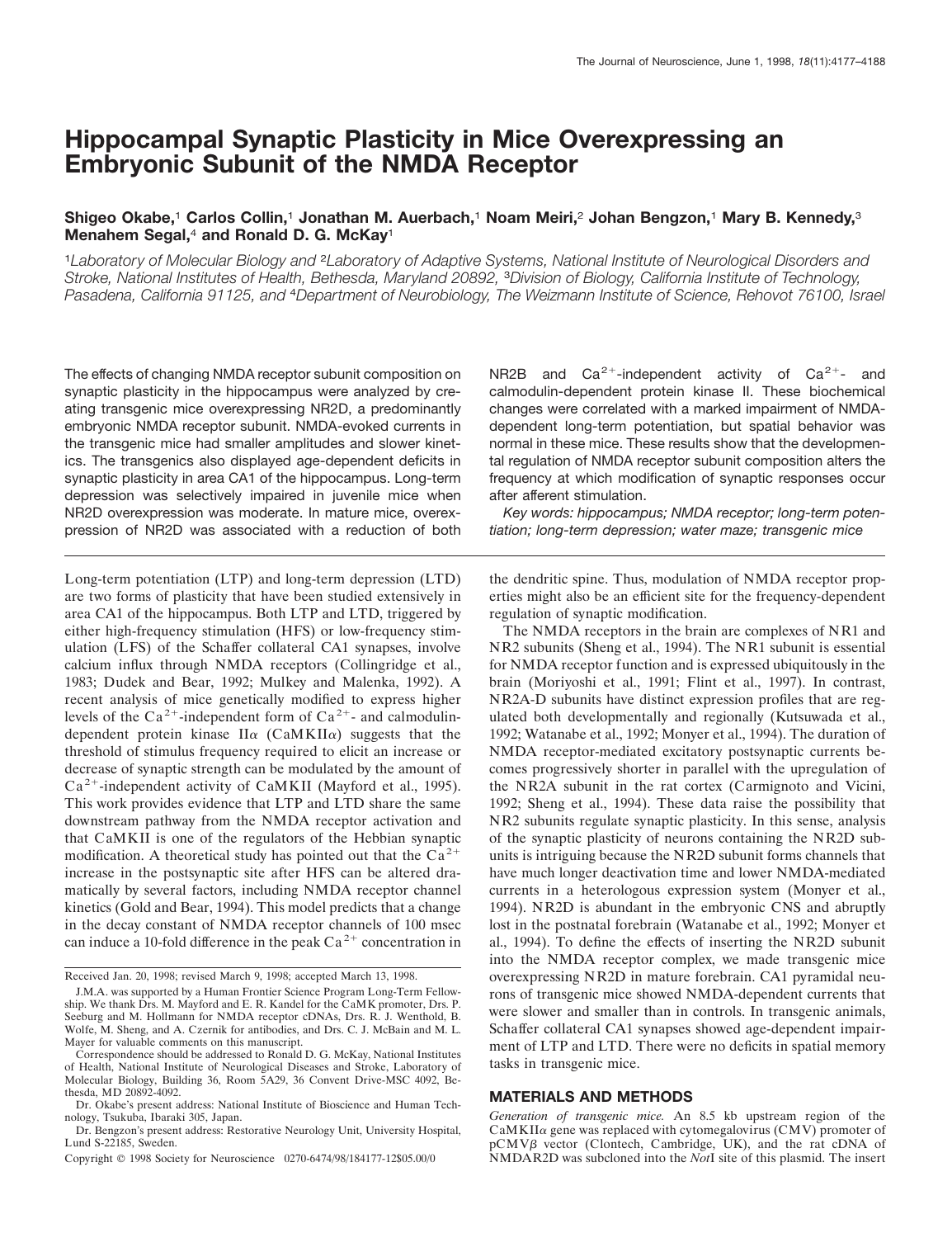was purified by sucrose density gradient and injected into the pronucleus of fertilized eggs. Hybrids of C57Bl/6 and C3H (B6C3) were used as hosts of transgene and were backcrossed six to seven times onto C57Bl/6 background. Lines 9 and 17 were used primarily in this study. Basically identical results were obtained with these two lines, and data from line 9 were presented except where noted. The genetic contribution of C57Bl/6 and C3H strains at the generation when the transgenic mice were analyzed was 1.6 and 98.4% for line 9, respectively, and 0.8 and 99.2% for line 17, respectively. Control wild-type mice were chosen from the same littermates. For the electrophysiology of adult hippocampus and behavioral experiments, the same groups of mice were used. For the electrophysiology of juvenile hippocampus, separate groups of mice were used. Transgenic mice were screened by Southern blot analysis or PCR. For electrophysiological and behavioral studies, only male mice were used.

In situ *hybridization.In situ* hybridization was done on cryostat sections using 35S-labeled cRNA probes complementary to SV40 polyadenylation signal (130 bases), NR2D (361 bases), and NR2B (827 bases) sequences. X-ray films were exposed for 2 d.

*Immunoblotting and immunoprecipitation.* Protein extracts were made in the presence of phosphatase inhibitor (20 mm  $\text{Na}_4\text{P}_2\text{O}_7$ ). The samples were resolved on a 7.5% SDS-polyacrylamide gel followed by immunoblotting with monoclonal anti-NR1 (PharMingen, San Diego, CA), polyclonal anti-NR2A and -NR2B, monoclonal anti-CaMKII<sup>a</sup> (Life Technologies, Gaithersburg, MD), monoclonal anti-autophosphorylated  $CaMKII\alpha$  (22B1), and polyclonal anti-GluR1, detected by peroxidaselabeled secondary antibodies and the ECL detection system (Amersham, Arlington Heights, IL). The films were quantitated by a densitometer.

For the quantitative analysis of NR2B and phosphorylated CaMKII, different amounts of brain extract from one wild-type mouse were blotted together with the samples to be analyzed. The standard curve showing the relationship between the amount of antigen and the density of the reactive bands on the film was made for each experiment, and the relative amount of either NR2B or phosphorylated CaMKII against the control sample was calculated.

Immunoprecipitation was done according to the method of extraction of synaptosomal preparation with sodium deoxycholate (Brahos and Wenthold, 1996). The precipitates were analyzed by immunoblotting.

*Histochemical and immunocytochemical procedures.* Fifty micrometer vibratome sections were stained with 2% toluidine blue or anti-calbindin (Sigma, St. Louis, MO). Primary antibody was detected by a fluoresceinlabeled secondary antibody (Cappel, Cochranville, PA). For cytochrome oxidase staining, flattened cortex was frozen, and 50  $\mu$ m sections were cut by cryostat. Sections were incubated with a solution containing 3 mg of cytochrome C, 5 mg of 3,3'-diaminobenzidine in 10 ml of 50 mm phosphate buffer, pH 7.4, at 37°C for several hours until good contrast was obtained.

*Electrophysiological procedures.* For patch-clamp experiments, coronal slices (300  $\mu$ mM) were prepared from rapidly decapitated mice (10–12 weeks old) and cut in ice-cold medium using a microslicer (Dosaka 3000W). After cutting, the slices were incubated for 30 min in a recovery chamber at 35°C and then held at room temperature until used. The holding chamber was filled with 10 ml of artificial CSF (ACSF) containing (in mm): 124 NaCl, 4 KCl, 26 NaHCO<sub>3</sub>, 1.25 NaH<sub>2</sub>PO<sub>4</sub>, 2 CaCl<sub>2</sub>, 2  $MgSO<sub>4</sub>$ , and 10 glucose, pH 7.35. The ACSF was saturated with a 95%  $O_2$ –5% CO<sub>2</sub> gas mixture. Experiments were performed at 30–32°C with constant superfusion. Cells in hippocampal area CA1 were visualized using infrared differential interference contrast microscopy (IR-DIC) on an upright microscope (Zeiss Axioskop FS) fitted with a  $40\times/0.80$  W objective (Olympus, Tokyo, Japan). Slicing and recording methods were adapted from those of Stuart et al. (1993). Patch pipettes were prepared from borosilicate glass (Sutter Instruments) and filled with (in mM): 120 KCl, 2 Mg-ATP,  $10 \text{ Na}_2$  phosphocreatine, 0.2 EGTA, 0.3 GTP-Tris, and 10 HEPES, pH 7.2, 320 mOsm. Cells were recorded in voltage-clamp mode. NMDA currents were evoked by puffing 10 mm NMDA through a patch pipette placed in stratum radiatum of CA1 on the apical dendrites of the cell being recorded using a Picospritzer (General Valve, Fairfield, NJ). Signals were amplified using an Axopatch 200B amplifier, and data were acquired and analyzed on a personal computer using pClamp 6 (Axon Instruments). TTX  $(1 \mu m)$  was added to the superfusion medium during recording.

For extracellular recordings the mouse was rapidly decapitated, and its hippocampus was cut on a McIlwein tissue slicer in 350  $\mu$ m transverse slices. The slices were incubated for 1–2 hr in a recreation chamber at room temperature. They were transferred to the submerged recording chamber, where they were superfused with ACSF at 32°C. The medium contained (in mm): 130 NaCl, 2.5 KCl, 2 CaC<sub>2</sub>, 1.5 MgCl<sub>2</sub>, 1.25

 $NaH<sub>2</sub>PO<sub>4</sub>$ , and 26 NaHCO<sub>3</sub>. The medium was buffered to pH 7.4 and saturated with a 95%  $O<sub>2</sub>$ –5% CO<sub>2</sub> gas mixture. Bipolar stimulating electrodes were placed in stratum radiatum, near region CA3, and stimulated once per minute. Recording electrodes containing ACSF were placed in stratum radiatum. The slopes of the population EPSPs were recorded and averaged. The experiments were conducted in a double-blind procedure.

*Open field and rotary rod analysis.* The exploratory and motor behavior was determined using both an open field (a square box  $50 \times 100 \times 40$  cm divided graphically into 16 equal areas) and an accelerating rotary rod (Ugo Basile model 7650; acceleration from 4 to 40 rpm in 5 min). Ten line 9 transgenic mice and 10 wild-type mice from the littermates, and seven line 17 transgenic mice and seven wild-type mice from the littermates were used.

*Water maze test.* Male mice, 60–80 d old, were trained in a circular pool 150 cm in diameter and 60 cm in height, containing water at  $23 \pm 1$ °C. A square Plexiglas platform  $(12 \text{ cm}^2)$  was submerged 0.5 cm below water level. On the first pretraining day mice were placed on the platform for 30 sec, and then they were introduced three times into the water 20 cm from the island so that they could escape to the island from three directions. The mice were left on the island for 30 sec between each trial. In the next days, the mice were given three consecutive trials starting from random starting positions to locate the platform. Each trial lasted up to 90 sec. If the mouse did not climb the platform within 90 sec, then it was placed on it by hand. After each trial the mice were left on the platform for 30 sec. After three days of training the mice did not get any more training, and their memory was tested again 4 d later. Ten line 9 transgenic mice and 10 wild-type mice from the littermates and seven line 17 transgenic mice and seven wild-type mice from the littermates were used.

# **RESULTS**

#### **Generation of NR2D transgenic mice**

Immunoblotting shows that NR2 subunits of the NMDA receptor are expressed in the sequence NR2D-NR2B-NR2A during the postnatal development of the hippocampus (Fig. 1). To define the role of NR2D in synaptic function, we created mice overexpressing NR2D in the mature forebrain where endogenous NR2D expression is very low. NR2D cDNA was expressed under the control of the promoter of the  $CaMKII\alpha$  gene that supports late onset of transgene expression in a forebrain-specific manner (Mayford et al., 1995). Southern blot analysis showed that six independent lines with different copy numbers of the transgene were generated (Fig. 2*A*). Northern blot analysis revealed abundant expression of NR2D mRNA in transgenic lines 3, 9, and 17 (Fig. 2*B*). These three lines corresponded to the lines determined by Southern blots to have the highest copy number of the transgene. All three lines displayed normal viability and postnatal growth. Two of these lines, 9 and 17, were analyzed in the present study.

*In situ* hybridization using a probe specific for the transgene revealed selective expression in cortex, hippocampus, and striatum (Fig. 2*C*). Using a probe recognizing both endogenous and transgenic NR2D transcripts, we observed higher expression of NR2D in the transgenic forebrain. The expression of NR2D in the control forebrain was very low. NR2D protein expression in hippocampus was analyzed by immunoblotting. The level of NR2D protein  $(M_r 150 \text{ kDa})$  detected in extracts from transgenic mice was much higher than the amount of endogenous NR2D protein (Fig. 2*D*). Upregulation of NR2D protein was observed between 2 and 8 weeks. From 8 to 17 weeks, the protein amount was stable. In the following analysis, we refer to 3-week-old animals as "juvenile" and to 8- to 17-week-old animals as "adult."

Immunoprecipitation experiments were performed to see whether NR2D polypeptide was incorporated into the NMDA receptor complex. An NR1-specific antibody immunoprecipitated NR1 and NR2D polypeptides from a membrane fraction prepared from transgenic mice brains but did not immunoprecipitate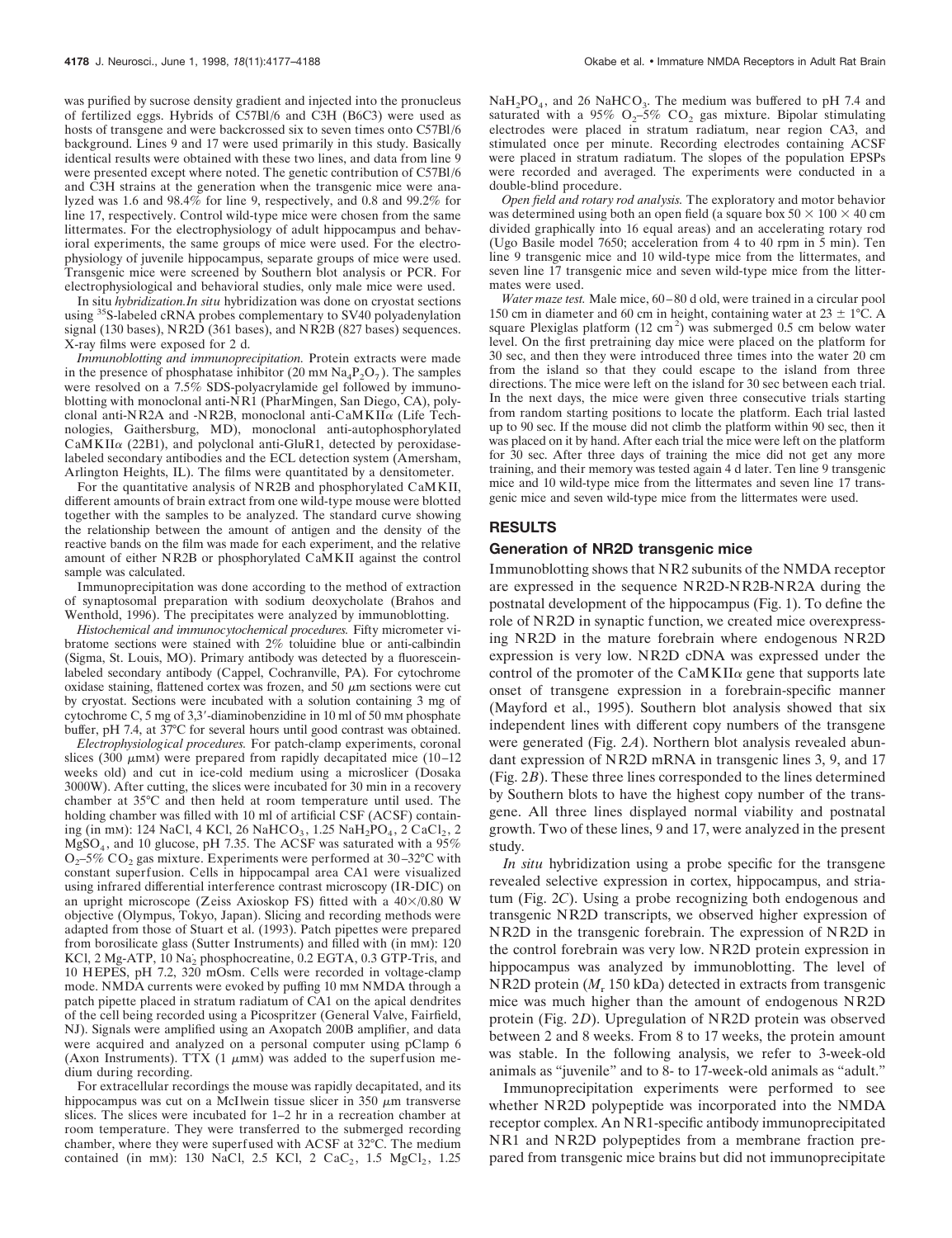

#### 2 15 21 60 7 davs

*Figure 1.* Transition of NMDA receptor subtypes in the postnatal development of the mouse hippocampus. The amount of each NMDA receptor subunit was determined by immunoblotting using antibodies specific to each subunit. Protein samples were prepared from postnatal mouse hippocampi at ages indicated.

AMPA receptor polypeptides (Fig. 2*E*). An NR1-specific antibody immunoprecipitated only NR1 polypeptide from control brain, consistent with the fact that normally very little NR2D is expressed in the adult forebrain (Fig. 1). These results show the incorporation of the transgene-derived NR2D protein into an NMDA receptor complex.

No gross anatomical abnormality in the transgenic mice was seen in toluidine blue- or anti-calbindin-stained brain sections (Fig. 3*A*). However, a detailed analysis indicates that the transgenic mouse has an altered dendritic morphology (Cameron et al., 1997). Cytochrome oxidase histochemistry revealed normal architecture of the cortical barrels in the transgenic mice, suggesting again the absence of gross anatomical deficits in the transgenic neocortex (Fig. 3*B*).

### **Biochemical characterization of NMDA receptors in NR2D mice**

The expression of other subunits of NMDA receptors in adult transgenic mice was analyzed by Northern blotting (Fig. 4*A*).

There was no change in the amount of NR1 and NR2A transcripts. In contrast, NR2B transcripts were selectively reduced in transgenic mice. *In situ* hybridization revealed a widespread reduction of NR2B transcripts in adult cortex, hippocampus, striatum, and thalamus (Fig. 4*B*). Immunoblotting showed a reduction of NR2B protein specifically in the adult brain but not in the juvenile brain  $[71 \pm 6.1\%$  of control level for the adult brain (*n* = 8), 97  $\pm$  10% of control level for the juvenile brain  $(n = 4)$ ] (Fig. 4*C*,*E*). We detected no change in the amount of NR1 and NR2A protein in either age group. These results indicate that the NR2B and NR2D proteins are interdependently regulated. A similar reduction of the NR2B subunit was reported in NR1 knock-out mice (Forrest et al., 1994).

#### **Autophosphorylation of CaMKII**<sup>a</sup> **in NR2D mice**

It has been shown recently that LTD is selectively modulated in mice expressing constitutively active  $CaMKII\alpha$  protein (Mayford et al., 1995). The level of steady-state  $Ca^{2+}$ -independent CaMKII kinase activity is regulated by the autophosphorylation of CaMKII at a single threonine residue (Thr-286) (Miller and Kennedy, 1986; Miller et al., 1988). The amount of CaMKII was not altered by NR2D expression in either age group. We measured directly the amount of Thr-286-phosphorylated CaMKII by using a monoclonal antibody specific for CaMKII that is phosphorylated at Thr-286 (Fig. 4*D*) (Patton et al., 1993). We observed a 36% reduction of the amount of autophosphorylated CaMKII in adult hippocampus but no difference in juvenile hippocampus  $[64 \pm 5.5\%$  of control level for the adult brain  $(n = 8)$ , 103  $\pm$  8.3% of control level for the juvenile brain  $(n = 4)$ ] (Fig. 4*E*).

# **Electrophysiology in transgenic mice**

The current, amplitude, and kinetics of the transgenic NMDA receptors were evaluated using patch-clamp recordings from visually identified cells in acute hippocampal slices under IR-DIC microscopy. CA1 pyramidal neurons in adult animals (10–12 weeks old) were analyzed when biochemical evidence of transgene expression was most clear. No differences were seen between transgenic  $(n = 11)$  and wild-type  $(n = 9)$  cells in capacitance, resistance, and resting membrane potential. However, the NMDA currents evoked by pressure-applied NMDA onto the apical dendrites in the transgenic cells were clearly smaller and slower than those in the wild-type cells. This was true in the presence and absence of external  $Mg^{2+}$ , although in  $Mg^{2+}$ -free medium the differences were more obvious (Fig. 5*A*). The skewed kinetics of the transgenic NMDA receptor can also be seen when the current traces were normalized and averaged (Fig. 5*B*). From these traces the values for time to peak and  $T\frac{1}{2}$  decay time for the responses were determined (Fig. 5*C*).

Synaptic transmission in the hippocampus of adult NR2D mice was analyzed using extracellular recording methods in the *in vitro* slice preparation. The size and the time course of field EPSP (fEPSP) were measured in the control and NR2D mice as shown in Figure 6*A*. The input–output curve shows that there was no gross difference in the magnitude of synaptic response. There was no difference in the extent of paired-pulse facilitation in normal recording medium (data not shown), which suggested no difference in presynaptic functions. NMDA receptor-mediated EPSPs, estimated by the field response to paired afferent stimulation evoked in the presence of the AMPA receptor antagonist 6,7 dinitroquinoxaline-2,3-dione (DNQX), GABA receptor, antagonists (picrotoxin and saclofen), and nominally Mg-free medium,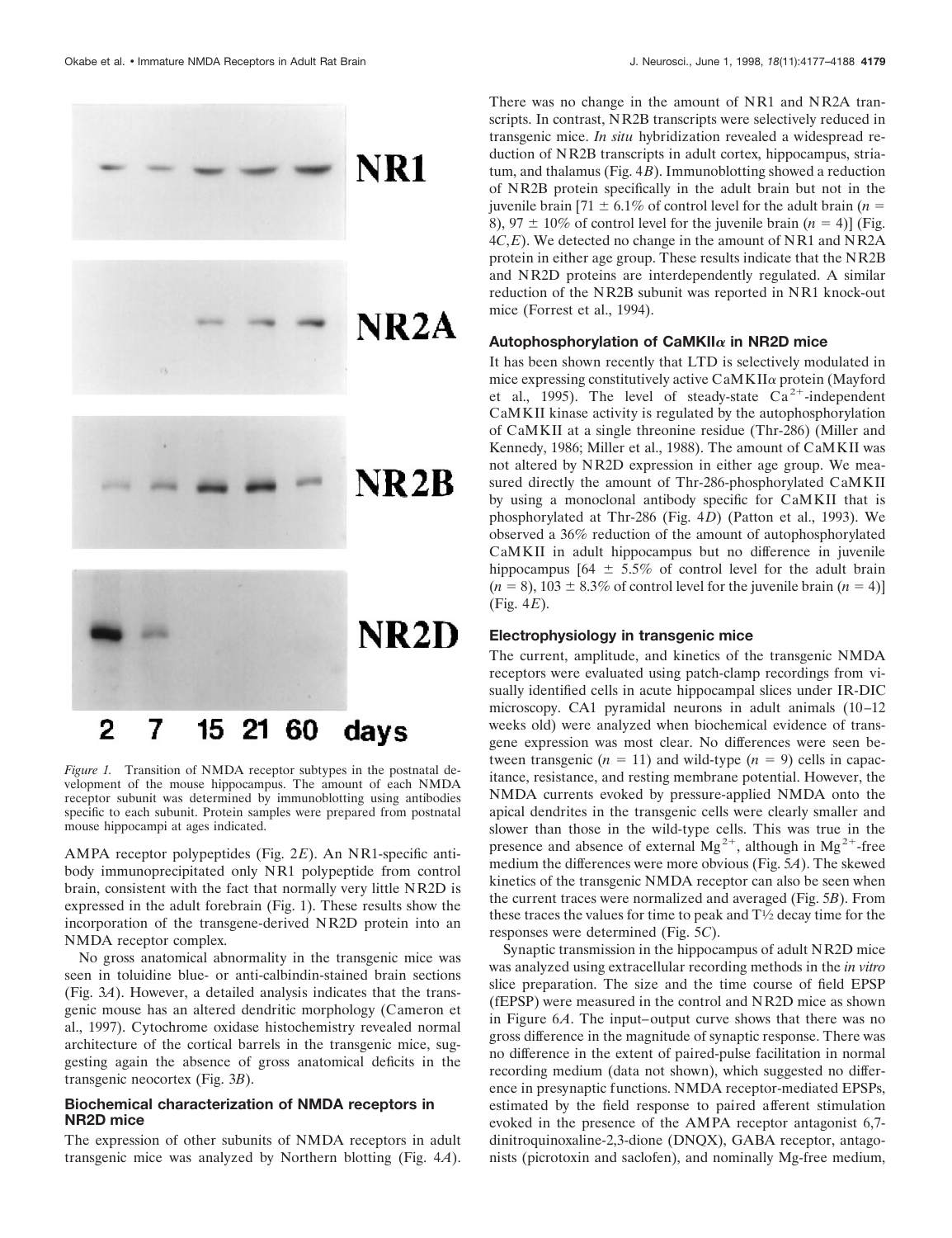

were significantly smaller in NR2D mice than in controls (Fig. 6*B*). There was no qualitative difference in the time course of these NMDA receptor-mediated EPSPs. Increases in the duration of the interstimulus interval failed to elicit larger responses in the transgenic mice in contrast to control animals.

The long-term response to tetanic stimulation of the Schaffer collateral CA1 pathway was smaller in adult NR2D mice. The increase in fEPSP slope 30 min after tetanic stimulation was  $54 \pm$ 9% of the average slope before stimulation in the control and only  $18 \pm 8\%$  in the NR2D line 9 mice (Fig. 6*C*, 20 slices from eight animals per group). In the traces shown in Figure 6*C* the slices were exposed to LFS 30 min after tetanus. This LFS caused the expected loss of LTP in the controls but had little effect in the NR2D transgenics, consistent with an impairment in NMDA receptor-dependent LTP. LTP was still present in controls and deficient in NR2D mice for  $>60$  min after tetanus (data not shown). Control mice did not show prominent depotentiation at this age, which is consistent with previous reports. Similar LTP defects were obtained with slices from line 17 mice. Because a previous tetanus can alter the properties of a subsequent tetanus, we examined more specifically the ability of the NR2D mice to express LTD. LFS (1 Hz, 10 min) was applied to otherwise naive slices and followed at 20 min intervals by a 2 Hz (10 min) and 5 Hz (10 min) stimulation. In adult animals, this protocol failed to induce significant LTD in control and transgenics. Responses of slices from transgenic mice were slightly shifted toward potentiation by comparison to that from control mice (Fig. 6*E*). Thus, overexpression of NR2D in adult hippocampus affects responses to HFS.

# **LTP and LTD in the juvenile NR2D Mice**

As mentioned above, the amount of NR2D subunit was already elevated, but NR2B was not yet downregulated in the hippocampus of juvenile mice. We therefore tested LTP and LTD expression in juvenile hippocampus. Tetanic stimulation (100 Hz, 1 sec) caused a similar long-lasting increase in fEPSP in both control and transgenic mice (Fig. 6*D*), suggesting that LTP is not sensitive to the expression of NR2D receptor in young animals. LTD was reliably elicited in slices from juvenile mice (Fig. 6*F*). The response of slices from transgenic mice was systematically shifted toward potentiation in the frequency range of 1–5 Hz. Thus, in juvenile NR2D mice, LTD was blocked without influencing LTP.

# **NMDA-independent LTP is not impaired in NR2D mice**

It has been proposed recently that NMDA receptor-independent LTP can be evoked by high-frequency (200 Hz) stimulation (Teyler et al., 1994; Impey et al., 1996). This non-NMDA component of LTP has a typical slow onset and is sensitive to the L-type voltage-gated calcium channel antagonist nifedipine. When isolated in the presence of the NMDA receptor antagonist D-aminophosphonovalerate (D-APV), this non-NMDA potentiation induced by three 200 Hz tetanic stimuli showed a typical gradual onset that was not different between slices from control

and transgenic mice (Fig. 7*A*). *Figure 2.* Generation of NR2D transgenic mice. *<sup>A</sup>*, Southern blot analysis of the six transgenic lines, *1*, *3*, *7*, *8*, *9*, and *17*. Successful transmission of the transgene was verified by the presence of a 6 kb *Bam*HI fragment. The *arrow* indicates the position of the endogenous NR2D fragment. *B*, Northern blot analysis with a probe for NR2D transcript. The 6.5 kb transcript can be identified in lines *3*, *9*, and *17*. *Lane C*, Transgene negative control. *C*, *In situ* hybridization of brain sections from transgenic and control mice with a transgene-specific probe (*SV40* polyadenylation signal) and a probe for NR2D. *D*, Immunoblot analysis of the postnatal change of NR2D proteins in control  $(C)$  and transgenic  $(T)$  mice

hippocampi. Upregulation of NR2D protein level was observed between 2 and 8 weeks. *E*, Immunoprecipitation of NMDA receptor complex with an anti-NR1 antibody. The precipitates were analyzed by immunoblotting with anti-NR1, anti-NR2D, and anti-GluR1 antibodies. *E*, Extracts from line 9 transgenic forebrain; *PT*, immunoprecipitates from line 9 forebrain; *PC*, immunoprecipitates from control forebrain.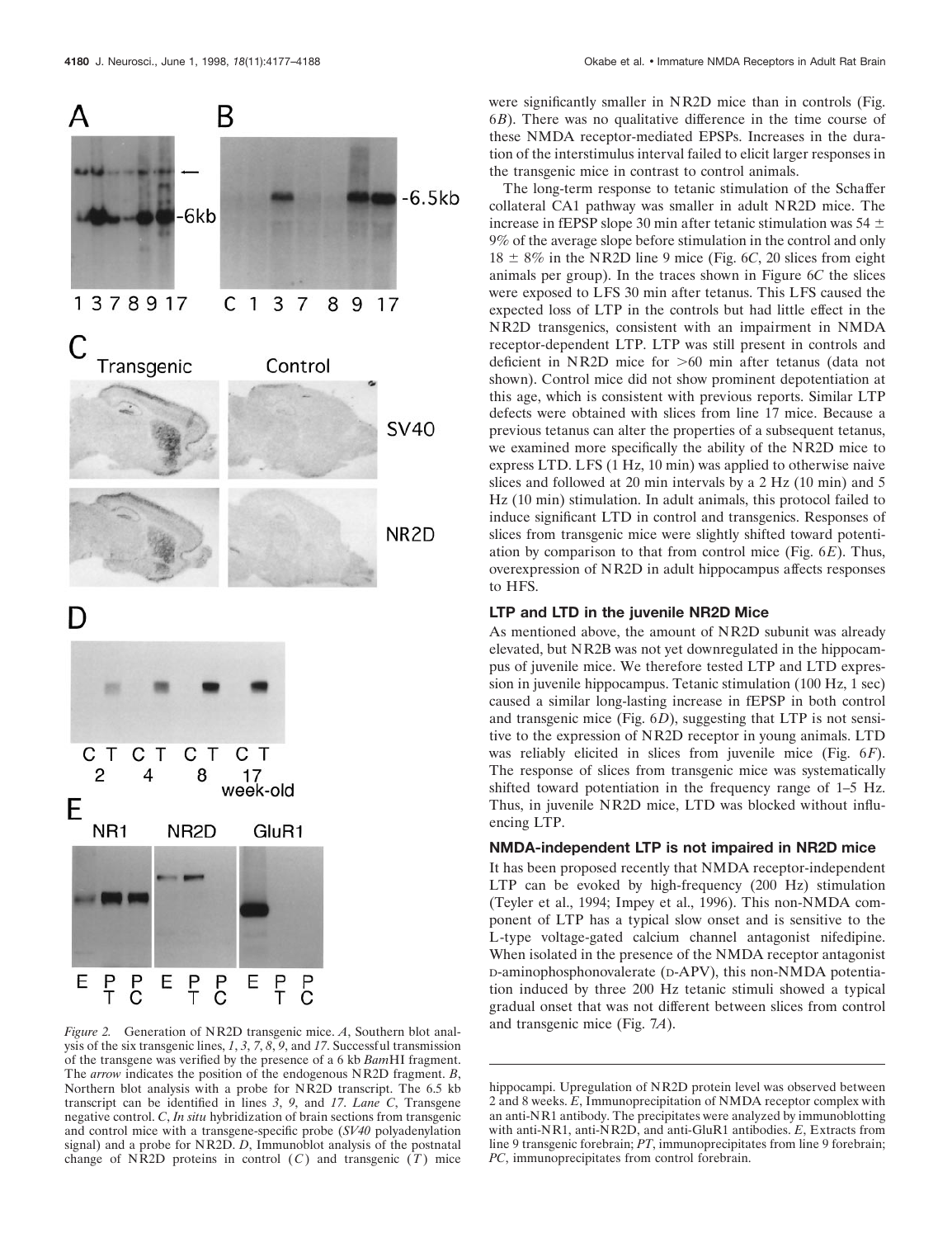



*Figure 3.* Histochemical and immunohistochemical analysis of NR2D transgenic mice. *A*, Toluidine blue staining of the sections of whole hippocampi and anticalbindin staining of mossy fiber pathway. Scale bars: toluidine blue staining, 500  $\mu$ m; calbindin staining, 100  $\mu$ m. *B*, Cytochrome oxidase staining of adult somatosensory cortex. Normal architecture of cortical barrels can be observed in transgenic mice.

To further confirm that NR2D overexpression selectively affects the NMDA-dependent component of LTP, we analyzed LTP in the presence of nifedipine in the adult animals, which showed the greatest differences in NR2D expression and synaptic plasticity. If the effect of NR2D transgene is limited to the NMDA-dependent component, then blockade of voltagesensitive calcium (VSCC) channels would enhance the differential response between control and transgenic mice. We observed enhancement of LTP impairment in the NR2D-overexpressing mice (Fig. 7*B*). The increase in fEPSP slope 30 min after tetanic stimulation in the presence of nifedipine was  $40.2 \pm 6\%$  above the average control slope and only  $8.1 \pm 6\%$  above in the transgenic mice (nine slices from three mice in each group). These results confirm that NR2D overexpression specifically diminishes the NMDA-dependent component of LTP and has little effects on NMDA-independent LTP-generating mechanisms.

#### **Transgenic mice behave normally in the Morris water maze**

Because we found impaired LTP and LTD in adult hippocampus, we analyzed behavioral phenotypes of these mice. The adult transgenic mice of both lines 9 and 17 displayed significantly different patterns of behavior from the control mice in an open field. The difference between the genotypes is significant, both in the distance of movement along the perimeter (control,  $91.7 \pm 3$ ; line 9, 81  $\pm$  5; line 17, 67  $\pm$  8 arbitrary units; ANOVA,  $F_{(2.47)}$  = 7.95;  $p < 0.001$ ) and in the number of times they cross the center

of the box (control,  $16.2 \pm 2.1$ ; line 9,  $7.7 \pm 1.7$ ; line  $17, 8.15 \pm 1.6$ crossings; ANOVA,  $F_{(2.47)} = 11.28; p < 0.001$ ). These results indicate that transgenic mice were less motile and showed less exploratory behavior. These deficits were not caused by motor impairments, because the transgenic mice were at least as good as the controls on a rotary rod (control,  $148 \pm 14$ ; line 9,  $197 \pm 17.2$ ; line 17,  $163 \pm 13.2$  sec).

The transgenic mice performed indistinguishably from controls in the Morris water maze, where spatial learning and long-term memory were measured (Fig. 8). ANOVA with repeated measures showed no effect of strain, no interaction between the different genotypes and days of training, and no effect on memory after 4 d without training. The effect of sessions of training was significant  $(F_{(8.248)} = 21.87; p < 0.001)$ , indicating that both genotypes reduced their escape latency time in correlation with the amount of training. To verify that the mice learned to locate the platform by using a spatial search strategy, the platform was removed from the maze after the last training day, and the swimming pattern of trained mice was monitored. Both genotypes swam more in the quadrant where the platform was located than in each of the other three quadrants (ANOVA, control,  $F_{(3.67)} = 7.1; p < 0.0004;$  line 9,  $F_{(3.39)} = 9.04; p < 0.0002;$  line 17,  $F_{(3.27)} = 5.22$ ;  $p < 0.0006$ ). In summary, no difference between the transgenic mice and controls was seen during either the acquisition or in the quadrant analysis of spatial memory. There was also no difference in the swimming distance between the mice genotypes while performing the last test (control,  $236 \pm 18$ ; line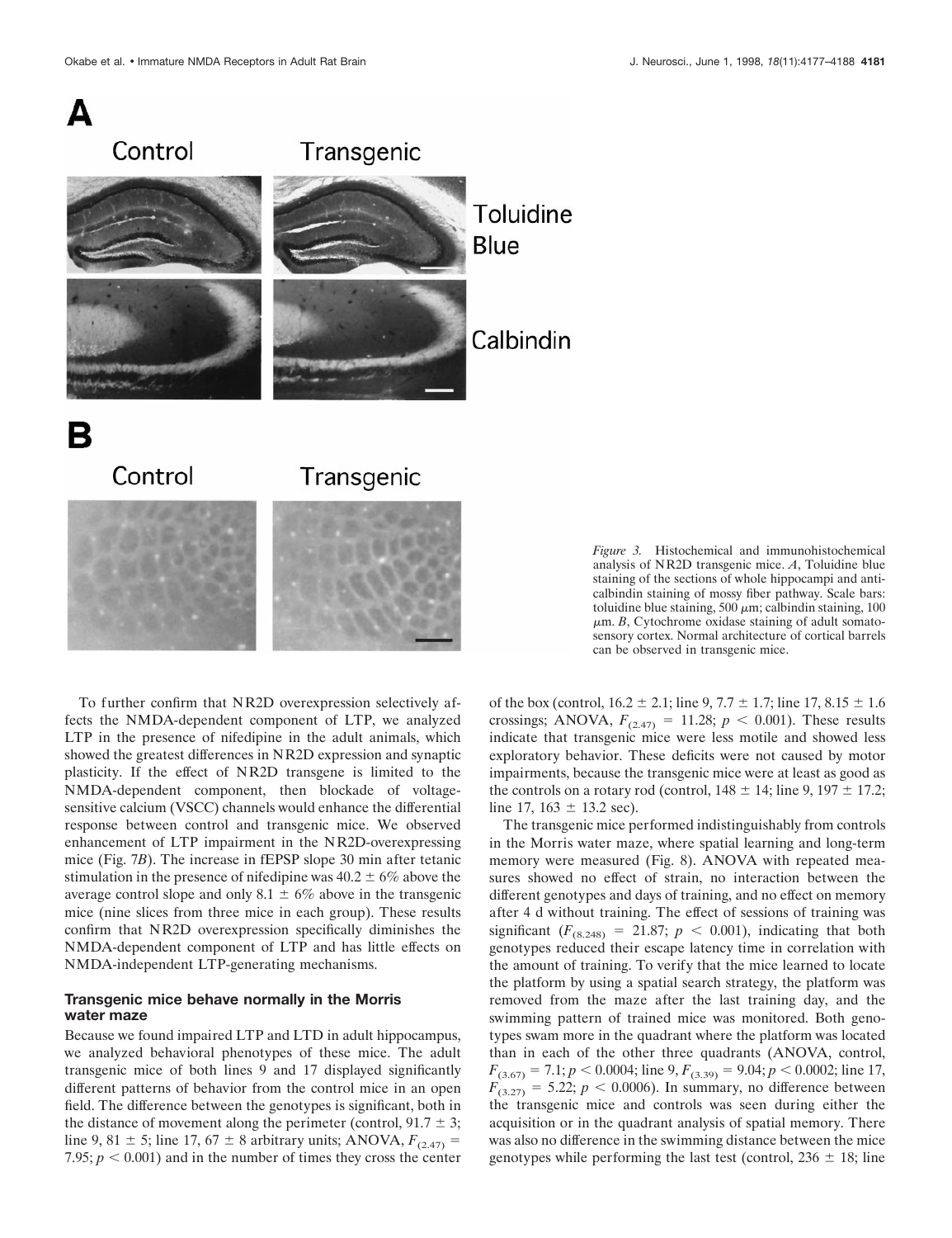

9, 247  $\pm$  12; line 17, 211  $\pm$  17, arbitrary units), confirming the lack of motor impairment.

#### **DISCUSSION**

To analyze the consequences of modulating the NMDA receptor composition *in vivo*, we manipulated the NMDA receptor by inserting a predominantly embryonic subunit into the receptor complex in the adult brain by using a late-onset forebrain-specific promoter. The expressed transgenic protein binds to the NR1 subunit of the NMDA receptor. Patch-clamp recordings from acute hippocampal slices of these adult animals showed slower kinetics and a reduction in NMDA currents. We recorded evoked currents in CA1 pyramidal neurons of the adult hippocampus in response to focal application of NMDA. This method allowed us to isolate and accurately compare the responses of the NMDA receptors in transgenic and control neurons. Focal application of NMDA was chosen over synaptic stimulation because it is better suited to analyze the pharmacological properties and kinetics of NMDA receptors. NMDA responses evoked by synaptic stimulation may be contaminated by other components of the synaptic response, which cannot always be completely eliminated, e.g.,  $GABA_A$ ,  $GABA_B$ , and mGluR synaptic responses. Also, the kinetics of the synaptic response is influenced by presynaptic control of transmitter release and reuptake processes, problems not shared by the pressure-applied agonist. Furthermore, synaptic responses are more sensitive to the complexity of space clamp of the cell at remote synaptic sites while focal application of NMDA is applied closer to the soma. One may argue that focal application of NMDA activates extrasynaptic NMDA receptors. How-



ever, in the adult rodent most, if not all, functional NMDA receptors appear to be synaptic (Petralia et al., 1994a,b; Fritschy et al., 1998). In our patch-clamp experiments we chose to work only with the adult cells, although it is a more difficult task than working with juveniles, because overexpression of NR2D is most prominent in the adult and is hardly seen in juveniles. These findings are consistent with those shown by Monyer et al. (1994) in heterologous expression system and with Flint et al. (1997) in cortical slices. These data show that the transgenic mice showed changes in synaptic responses in area CA1 of the hippocampus.

Selective impairment of LTD in juvenile mice and impairment of LTP in adult mice suggest that the composition of NMDA receptor subunits regulates both types of synaptic plasticity. A decrease in NMDA-dependent potentiation in adult transgenic mice is further supported by suppressed seizure development in response to kindling in the amygdala (Bengzon et al., 1997). Blockade of NMDA- or VSCC-dependent LTP by pharmacological agents showed selective impairment of the NMDAdependent component of LTP in adult transgenic mice. Therefore, we have provided biophysical evidence that the transgene expression of the NR2D receptor in adult animals caused alterations in the kinetics, amplitude, and  $Mg^{2+}$  sensitivity that are consistent with the alterations observed in synaptic plasticity. In addition, NR2B downregulation probably contributes to the plasticity deficits and emphasizes the importance of future studies on the control of NR2B expression. Downregulation of phosphorylated CaMKII is likely to contribute to the adult phenotype. In contrast, in juveniles LTD can be blocked with no change in the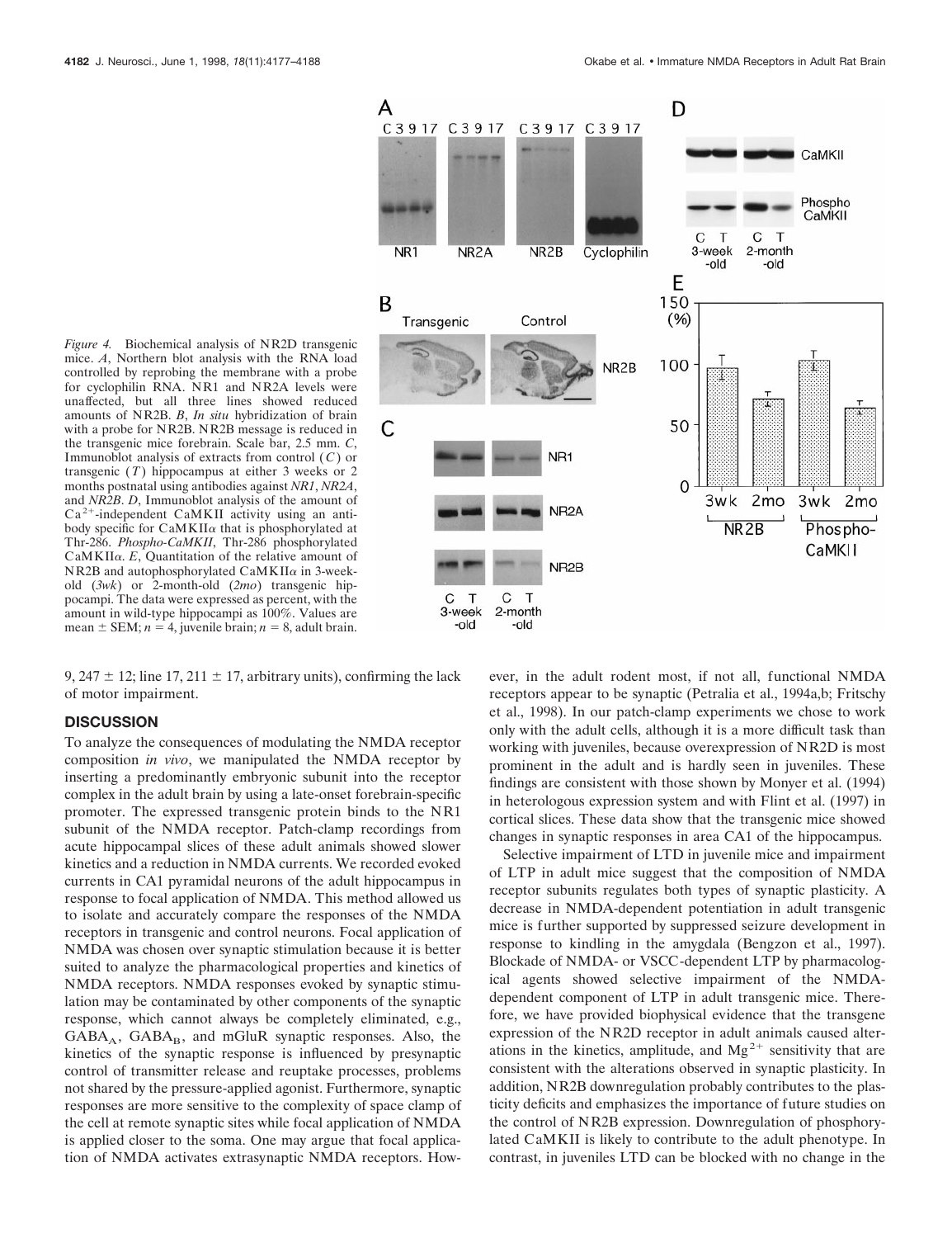

electrophysiological characteristics. Adult NR2D overexpressing mice displayed slower and smaller NMDA currents as recorded by patch-clamp techniques from single CA1 pyramidal neurons.  $n = 9$ , Wild-type mice;  $n = 11$ , transgenic mice. *A*, Averaged traces showing a reduction in peak NMDA current amplitudes in transgenic mice by 30% in the presence of  $\overline{Mg}^{2+}$  and by 25% in the absence of  $Mg^{2+}$ . *B*, Direct comparison of wild type (*Wt*) and transgenic (*Tg*) NMDA responses revealed slower kinetics in the *Tg*. This was even more obvious in the absence of external  $Mg<sup>2+</sup>$ . Traces were first normalized according to their peak current amplitude and then averaged together. Peak amplitude was taken as 1.00. *C*, Values measured from *A* and *B* represented graphically. Both time to peak and time to decay were prolonged in *Tg* in the absence of external  $\overline{Mg}^{2+}$ . Peak amplitude is significantly smaller in  $Tg$  with and without external  $Mg^{2+}$ . In the presence of external  $Mg^{2+}$ , the differences were not significant. In *A–C*, *Wt* is *black*, and *Tg* is *red*. Error bars indicate SE.

activation of CaMKII. Despite these physiological changes, adult transgenic mice showed normal behavior in the Morris water maze task, suggesting that the full extent of NMDA receptordependent LTP in hippocampal CA1 synapses is not essential for spatial memory.

# **Modulation of synaptic plasticity by NMDA receptor subunit composition**

In this study we present evidence that the insertion of NR2D subunits into the NMDA receptor complex can selectively modulate the response to LFS toward potentiation. Overexpression of NR2D in juvenile mice did not modulate the expression of other NMDA receptor subunits or the amount of autophosphorylated CaMKII. This suggests that the response in the frequency range of 1–5 Hz in Schaffer collateral CA1 synapses can be modulated by low levels of the NR2D protein through pathways that do not involve the amount of  $Ca^{2+}$ -independent CaMKII activity. The validity of the sliding threshold theory should now be explored by analyzing synaptic responses to stimulation at lower frequencies.

Different levels of intracellular  $Ca^{2+}$  induced by either HFS or LFS are thought to activate different signal transduction pathways, inducing either potentiation or depression of synaptic connections (Mulkey and Malenka, 1992). The modification threshold  $(\theta)$  is the stimulation frequency beyond which positive synaptic modification is expressed (Bienenstock et al., 1982; Bear et al., 1987). Recent analysis of mice with elevated  $Ca^{2+}$ independent activity of the  $CaMKII\alpha$  protein suggests that the amount of this activity plays a critical role in setting  $\theta$  (Mayford et al., 1995). An increase in  $Ca^{2+}$ -independent activity of CaMKII led to a shift of  $\theta$  to lower frequencies. However, whether  $\theta$  is regulated solely by the CaMKII activity is not known. A previous theoretical study showed that  $\theta$  might be effectively influenced by several factors, including dendritic spine shape,  $Ca^{2+}$ -buffering activity, or properties of NMDA receptors (Gold and Bear, 1994). In adult mice we observed a significant reduction in the amplitude of NMDA receptor-mediated currents in CA1 pyramidal neurons. Both the increase of NR2D and the downregulation of NR2B are likely to be responsible for this current reduction. The reduced NMDA receptor-mediated cur-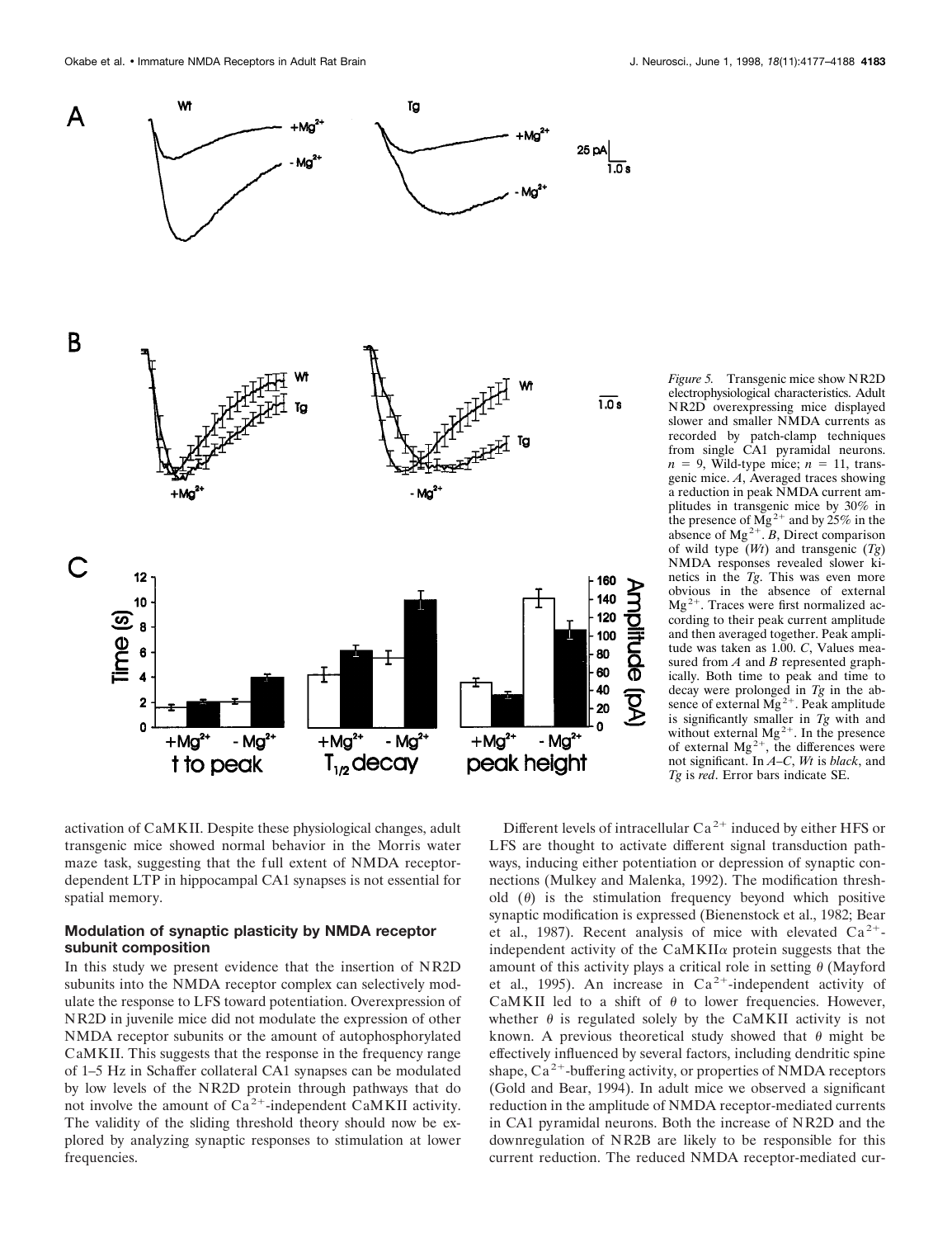





D Young



*Figure 6.* Impaired synaptic plasticity in the hippocampi of NR2D transgenic mice. *A*, Sample traces of f EPSP of normal (*black*) and transgenic (*red*) mice recorded in the stratum radiatum of the CA1 region of the hippocampal slice at maximal intensity. *Right*, Input–output relationship of slices from normal  $(n = 9)$  and transgenic  $(n = 9)$  adult animals. Both parameters were similar in both animal groups. The curve was generated by plotting the amplitude of the presynaptic volley versus the amplitude of the fEPSP. *B*, Isolated NMDA receptor-mediated synaptic responses were recorded in a medium containing 10  $\mu$ M DNQX, 50  $\mu$ M picrotoxin, 100  $\mu$ M saclofen, and 0 mM Mg<sup>2+</sup>. Under these conditions, a paired pulse (*Figure legend continues*.)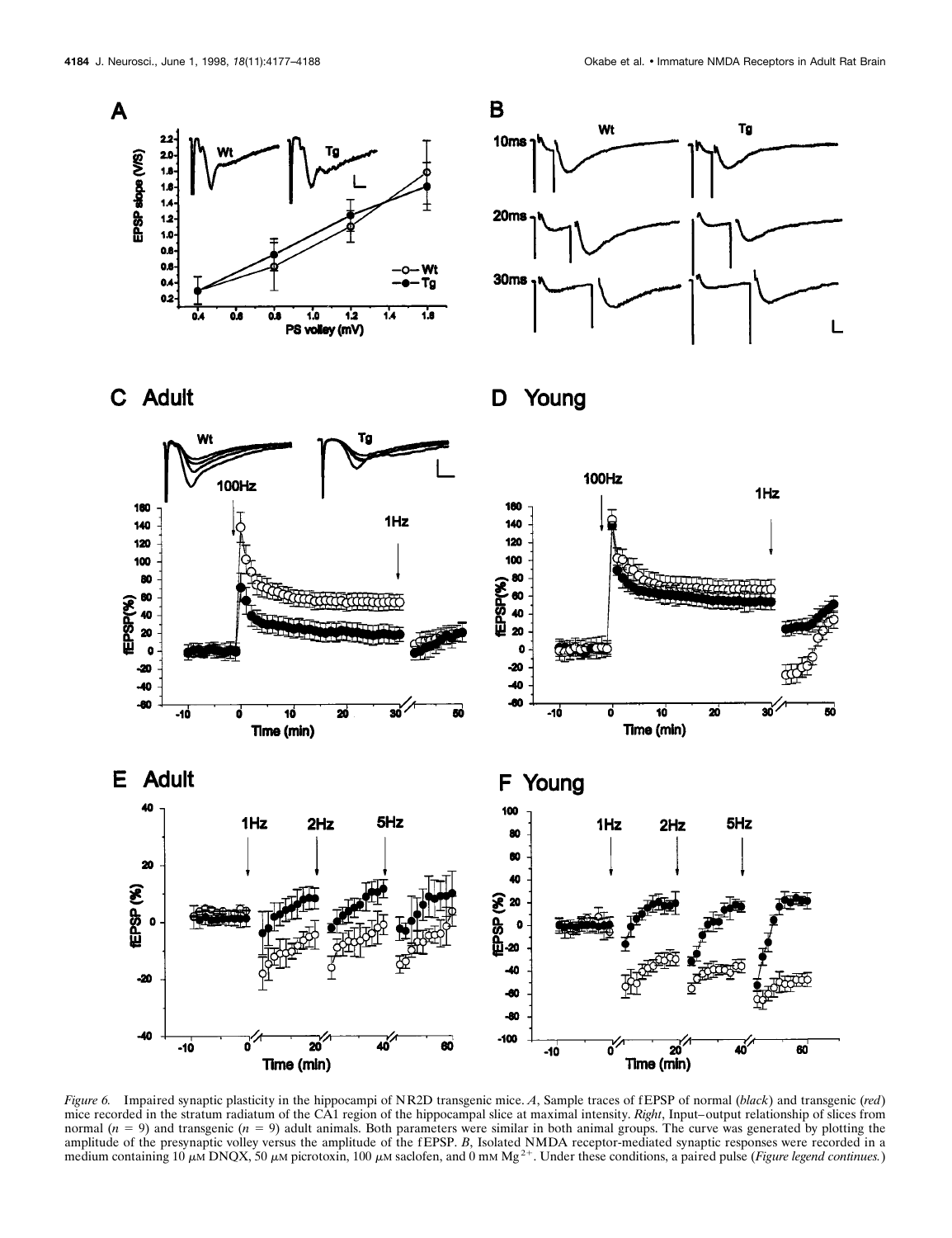

*Figure 7.* Selective impairment of NMDA-dependent component of LTP in NR2D transgenic mice hippocampus. *A*, LTP produced in the presence of the NMDA antagonist D-APV is similar in control and NR2D transgenic mice. Slices were preincubated in 30  $\mu$ M D-APV, and three tetanic stimuli were given at *200 Hz* for 1 sec with an interstimulus interval of 1 sec (*arrow*). This stimulation pattern produces a slow-onset NMDA-independent potentiation that was similar in the two groups  $(n = 12)$ , slices in each group;  $n = 4$ , mice in each group). *B*, NMDA-dependent LTP isolated from the non-NMDA-dependent LTP by preincubation for 10 min with the VSCC antagonist nifedipine (30  $\mu$ M). Isolation of NMDA-dependent LTP enhanced the difference between control and transgenic mice. Thirty minutes after tetanus LTP magnitude was  $40.2 \pm 6\%$  and  $8.1 \pm 6\%$  in the control and transgenic mice, respectively  $(n = 9)$ , slices in each group;  $n = 3$ , animals in each group).

rent is likely to lower the  $Ca^{2+}$  level in the postsynaptic site, leading to the observed downregulation of CaMKII activity. At a qualitative level, a reduced NMDA receptor-mediated current would be sufficient to account for the altered synaptic physiology reported.

The data presented here show that developmental changes in the NMDA receptor composition can regulate synaptic properties. LTP can be induced as early as postnatal day 2 in the rat hippocampus (Durand et al., 1996). The appearance of this early form of LTP coincides with the disappearance of NR2D subunit

in the hippocampus. The transition of the receptor composition from the NR2B-dominant form to the NR2A-dominant form takes place around postnatal days 14–21. Interestingly, this time course again corresponds to the gradual loss of LTD (Dudek and Bear, 1993). Activity-dependent modification of synaptic effectiveness has been proposed as a critical step in the development of synaptic connectivity (Kirkwood et al., 1996; Stevens, 1996). The results reported here suggest that the NR2 subunit composition of NMDA receptors is a critical feature of the mechanism that regulates the developmental steps in synaptic plasticity.

 $\leftarrow$ 

stimulation was required to elicit a slow fEPSP that is mediated by NMDA receptors [interstimulus interval (ISI) of 10, 20, and 30 msec]. The traces are averages of six separate slices from two animals in each group. The fEPSP of transgenic mice was smaller in magnitude than the fEPSP of normal mice. Using a 10 msec ISI, the fEPSP average was  $2.7 \pm 0.3$  mV in transgenic mice and  $3.7 \pm 0.2$  mV in the controls. At 20 msec, the fEPSP average was 2.8  $\pm$  0.4 mV in transgenic mice and 4.8  $\pm$  0.3 mV in the controls. At 30 msec, the fEPSP average was 2.9  $\pm$  0.3 mV in transgenic mice and 3.8  $\pm$ 0.4 mV in the controls. All of these differences were significant ( $p < 0.001$ , *t* test). Before the addition of the blockers, the input–output relationship was found to be similar in both animal groups; the maximal amplitude of the fEPSP in normal medium at 10 msec ISI was  $4.86 \pm 0.48$  mV and  $4.90 \pm 0.40$ mV in transgenic mice. Calibration: 2 msec, 2 mV for *top 2 traces*; 6 msec, 2 mV for *bottom 2 traces*). *C*, In adult (2-month-old) line 9 transgenic mice, LTP evoked by a single 100 Hz tetanic stimulation for 1 sec amounted to a 18  $\pm$  8% potentiation above basal levels (*filled circles*; *n* = 20, slices; *n* = 8, mice) compared with a 54  $\pm$  9% in the control slices (*open circles*;  $n = 20$ , slices;  $n = 8$ , mice). Thirty minutes after the tetanic stimulation, a train of stimuli at 1 Hz was applied for 10 min, resulting in fEPSP values of 6.6  $\pm$  8% in the controls and 3  $\pm$  8% in the transgenic mice. The transgenic mice show no significant change in synaptic response. The *insets* are superimposed sample traces of normal (*left*) and transgenic (*right*) animals during the course of the LTP experiments: baseline, post-tetanic potentiation, and LTP. *D*, In juvenile (3-week-old) line 9 hippocampus, the magnitude of LTP 30 min after tetanus is similar to that of controls (67  $\pm$  10% and 53  $\pm$  9% in control and transgenic mice, respectively; *n* = 20, slices in each group; *n* = 7, mice in each group). A transient depotentiation was seen in the control mice with a less pronounced effect in the transgenic animals ( $-29 \pm 11\%$  and  $22 \pm 8\%$  in control and transgenic mice, respectively). *E*, LTD in adult normal and transgenic mice. The depressing stimulus trains are *1*, *2*, and *5 Hz* applied at *arrows* as indicated  $(n = 7)$ , slices in each group;  $n = 6$ , mice in each group). *F*, Long-term depression of fEPSPs in juvenile (3-week-old) line 9 transgenic mice is impaired compared with the wild-type controls. The depressing stimulus trains are *1*, *2*, and *5 Hz* applied at *arrows* as indicated. (*n* 5 7, slices in each group;  $n = 3$ , mice in each group).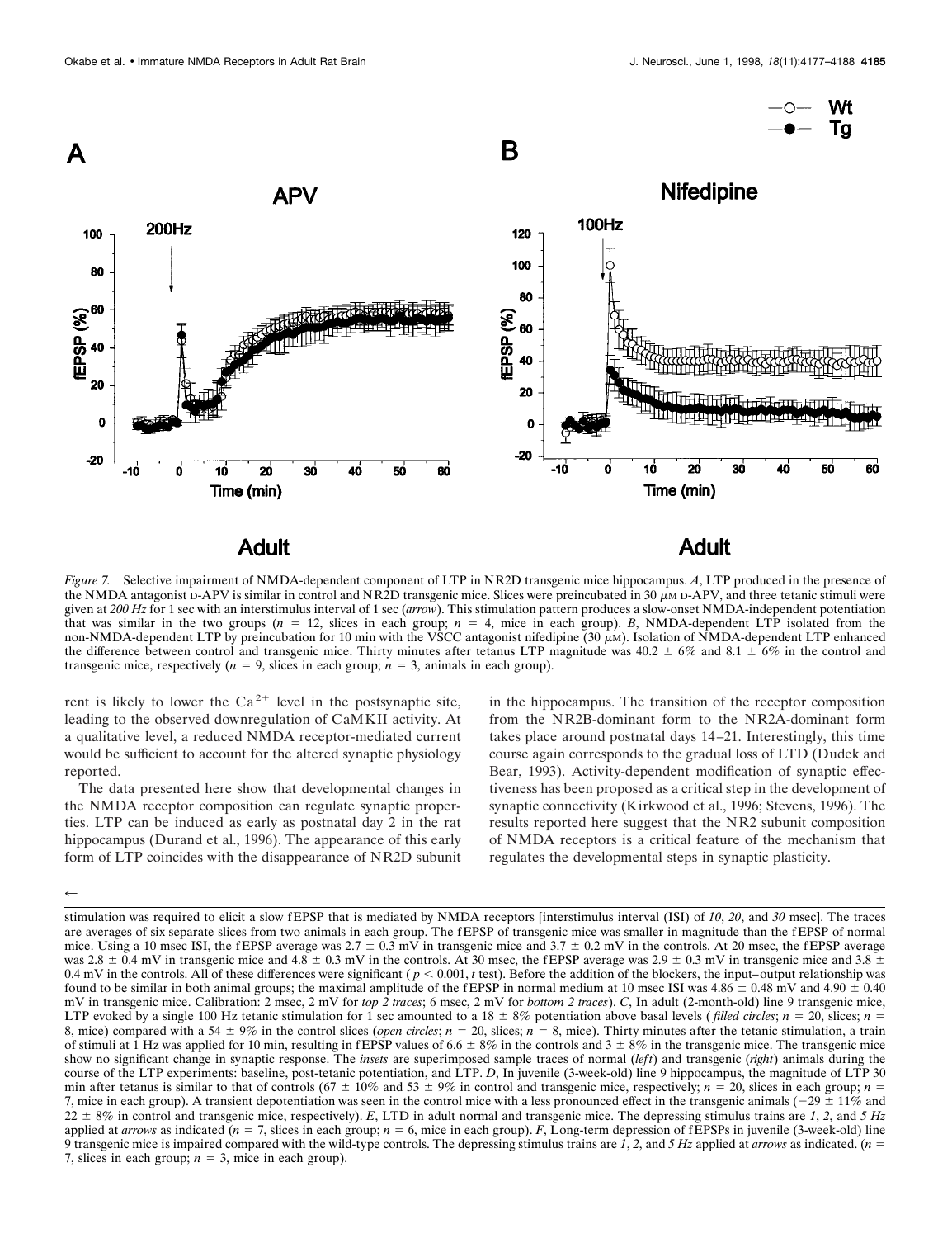A.



*Figure 8.* Performance of mice in water maze learning task. *A*, Escape latency to find a submerged island. Mice were trained for three sessions each day on 3 consecutive days. Then they did not get any additional training for 4 d and were tested again on the fifth day. *B*, A comparison of the time trained mice spent in each quadrant of a water maze. This experiment was performed 24 hr after the last training day. The location of the island during training was in quadrant three and was removed in the last experimental day to verify spatial learning. *START* is the point where the mice were introduced into the maze in the quadrant test. Values are mean  $\pm$  SEM;  $n = 17$ , control;  $n = 10$ , line 9;  $n = 7$ , line 17.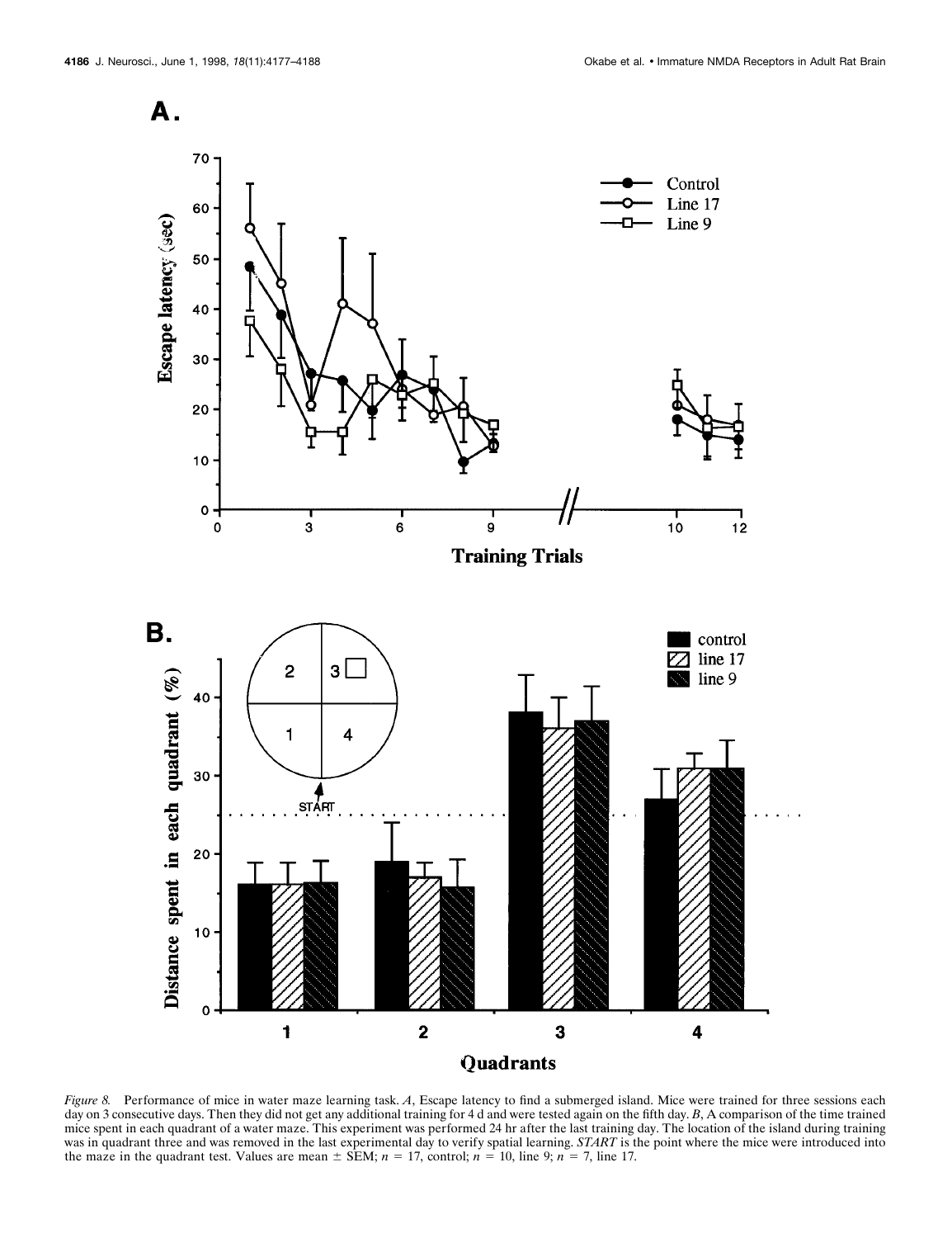#### **Relationship between LTP and spatial memory**

The NR2D transgenic mice showed greatly diminished CA1 hippocampal LTP but normal behavior in the water maze test. A similar dissociation between LTP and cognitive behavior has been reported for the mossy fiber CA3 LTP in protein kinase A knock-out mice (Huang et al., 1995). These results suggest that LTP is not essential for spatial memory, but the possibility has been proposed that information for spatial learning can reach the CA1 region without relaying to the dentate gyrus (Huang et al., 1995). However, our results show that the full extent of CA1 LTP is not essential for spatial learning.

Mice lacking NMDA receptor function specifically in the area CA1 of the hippocampus clearly show a complete loss of both LTP and spatial learning (Tsien et al., 1996). A major difference between CaMKII NR2D mice and CA1-specific NR1 knock-out mice is that the latter showed greatly diminished short-term potentiation and complete loss of LTP (Tsien et al., 1996, their Fig. 6), whereas the former had a certain amount of short-term potentiation and a residual amount of LTP (Fig. 6 of this paper). A similar dissociation between LTP impairment in the CA1 and behavioral deficit was reported in  $PKC-\gamma$  knock-out mice (Abeliovich, et al., 1993a,b). These results are consistent with the view that CA1 NMDA receptors are essential for the acquisition of spatial memory, whereas the full extent of LTP is not required.

The first indication of the relationship between NMDAdependent LTP and spatial learning was obtained from studies using local administration of NMDA antagonists and subsequent analysis with the Morris water maze test (Morris et al., 1986). However, recent studies have shown that the antagonist-induced block in learning can be prevented by pretraining rats on general task requirements (Bannerman et al., 1995, Saucier and Cain, 1995). These experiments suggest that a pharmacological block of NMDA-dependent LTP does not necessarily prevent the central component of water maze learning. It is not clear whether NMDA receptor antagonist blocks the whole functional repertoire of NMDA receptors or selectively blocks NMDAdependent LTP in these experiments. By generating mouse models with different degrees of NMDA receptor impairment, it will be possible to systematically analyze the relationship between receptor function, synaptic plasticity, and cognitive behavior.

If one accepts the dissociation between LTP and spatial learning, then our results raise the interesting question of which other synaptic processes might correlate with learning. Potentiation in the presence of the VSCC blocker nifedipine provides the clearest evidence for a specific deficit in the NMDA receptor-dependent component of synaptic plasticity in NR2D mice. It has been proposed recently that the protein kinase A- and protein synthesis-dependent late-phase LTP (L-LTP) is a consequence of VSCC activation (Impey et al., 1996). In contrast, decremental LTP (D-LTP) is dependent on the activation of NMDA receptors but lasts only for 1–3 hr. Consistent with this idea, mice with altered cAMP response element-binding protein expression have normal D-LTP but are defective in L-LTP and show impaired spatial learning (Bourtchuladze et al., 1994). These observations suggest that VSCC-dependent long-lasting LTP that is preserved in NR2D mice may be correlated with spatial memory tested in the water maze task. Because either nominal or saturated LTP in the transgenic animals may be sufficient to support water maze learning, the use of other LTP induction protocols should be considered in the future. Other behavioral paradigms such as fear conditioning and anatomical substrates, e.g., the amygdala (Brambilla et al., 1997), may be more sensitive to the type of synaptic deficits induced by the NR2D transgene.

#### **REFERENCES**

- Abeliovich A, Chen C, Goda Y, Silva AJ, Stevens CF, Tonegawa S (1993a) Modified hippocampal long-term potentiation in  $PKC\gamma$ mutant mice. Cell 75:1253–1262.
- Abeliovich A, Paylor R, Chen C, Kim JJ, Wehner JM, Tonegawa S (1993b) PKC $\gamma$  mutant mice exhibit mild deficits in spatial and contextual learning. Cell 75:1263–1271.
- Bannerman DM, Good MA, Butcher SP, Ramsay M, Morris RGM (1995) Distinct components of spatial learning revealed by prior training and NMDA receptor blockade. Nature 378:182–186.
- Bear MF, Cooper LN, Ebner FF (1987) A physiological basis for a theory of synaptic modification. Science 237:42–48.
- Bengzon J, Okabe S, McKay RDG, Lindvall O (1997) Suppressed kindling epileptogenesis in transgenic mice expressing NMDA receptor subunit NR2D in forebrain neurons. Soc Neurosci Abstr 23:2160.
- Bienenstock EL, Cooper LN, Munro PW (1982) Theory for the development of neuron selectivity: orientation specificity and binocular interaction in visual cortex. J Neurosci 2:32–48.
- Bourtchuladze R, Frenguelli B, Blendy J, Cioffi D, Schutz G, Silva AJ (1994) Deficient long-term memory in mice with a targeted mutation of the cAMP-responsive element-binding protein. Cell 79:59–68.
- Brahos JI, Wenthold RJ (1996) Relationship between N-methyl-Daspartate receptor NR1 splice variants and NR2 subunits. J Biol Chem 271:15669–15674.
- Brambilla R, Gnesutta N, Minichiello L, White G, Roylance AJ, Herron CE, Ramsey M, Wolfer DP, Cestari V, Rossi-Arnaud C, Grant SGN, Chapman PF, Lipp HP, Sturani E, Klein R (1997) A role for the Ras signalling pathway in synaptic transmission and long-term memory. Nature 390:281–286.
- Cameron HA, Okabe S, McKay RDG (1997) Overexpression of the NMDA subunit NR2D alters CA1 pyramidal cell morphology. Soc Neurosci Abstr 23:1752.
- Carmignoto G, Vicini S (1992) Activity-dependent decrease in NMDA receptor responses during development of the visual cortex. Science 258:1007–1011.
- Collingridge GL, Kehl SL, McLennan H (1983) Excitatory amino acids in synaptic transmission in the Schaffer collateral-commissural pathway of the rat hippocampus. J Physiol (Lond) 334:33–40.
- Dudek SM, Bear MF (1992) Homosynaptic long-term depression in area CA1 of hippocampus and the effects of NMDA receptor blockade. Proc Natl Acad Sci USA 89:4363–4367.
- Dudek SM, Bear MF (1993) Bidirectional long-term modification of synaptic effectiveness in the adult and immature hippocampus. J Neurosci 13:2910–2918.
- Durand GM, Kovalchuk Y, Konnerth A (1996) Long-term potentiation and functional synapse induction in developing hippocampus. Nature 381:71–75.
- Flint AC, Maisch US, Weishaupt JH, Kriegstein AR, Monyer H (1997) NR2A subunit expression shortens NMDA receptor synaptic currents in developing neocortex. J Neurosci 17:2469–2476.
- Forrest D, Yuzaki M, Soares HD, Ng L, Luk DC, Sheng M, Stewart CL, Morgan JI, Connor JA, Curran T (1994) Targeted disruption of NMDA receptor 1 gene abolishes NMDA response and results in neonatal death. Neuron 13:325–338.
- Fritschy JM, Weinmann O, Wenzel A, Benke D (1998) Synapse-specific localization of NMDA and GABA(A) receptor subunits revealed by antigen-retrieval immunohistochemistry. J Comp Neurol 390:194–210.
- Gold JI, Bear MF (1994) A model of dendritic spine Ca<sup>++</sup> concentration exploring possible bases for a sliding synaptic modification threshold. Proc Natl Acad Sci USA 91:3941–3945.
- Huang Y-Y, Kandel ER, Varshavsky L, Brandon EP, Qi M, Idzerda RL, McKnight GS, Bourtchuladze R (1995) A genetic test of the effects of mutations in PKA on mossy fiber LTP and its relation to spatial and contextual learning. Cell 83:1211–1222.
- Impey S, Mark M, Villacres EC, Poser S, Chavkin C, Storm DR (1996) Induction of CRE-mediated gene expression by stimuli that generate long-lasting LTP in area CA1 of the hippocampus. Neuron 16:973–982.
- Kirkwood A, Rioult MG, Bear MF (1996) Experience-dependent modification of synaptic plasticity in visual cortex. Nature 381:526–528.
- Kutsuwada T, Kashiwabuchi N, Mori H, Sakimura K, Kushiya E, Arai K, Meguro H, Masaki H, Kumanishi T, Arakawa M, Mishina M (1992) Molecular diversity of the NMDA receptor channel. Nature 358:36–41.